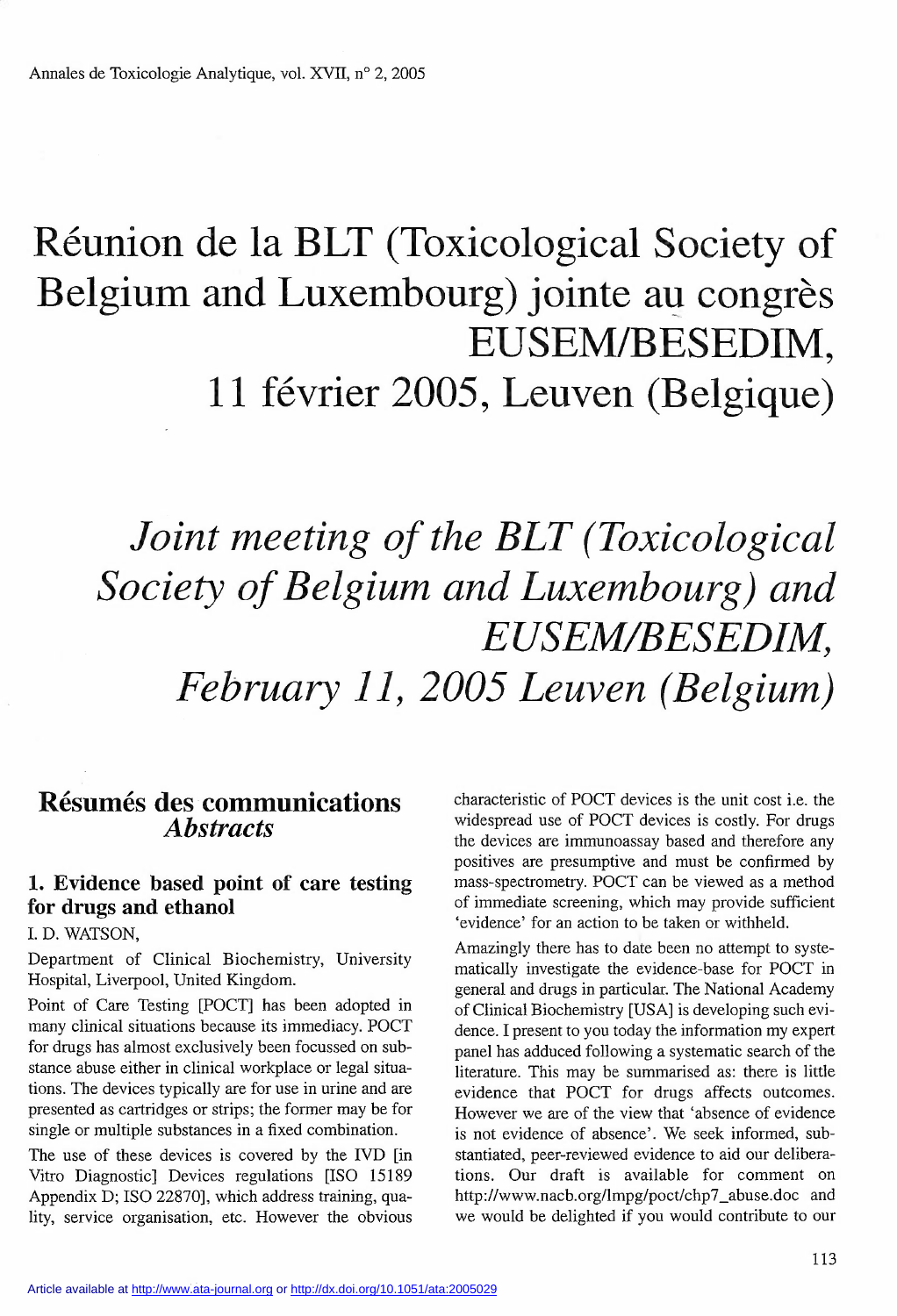information. The slides from this presentation are avai- $\frac{3}{4}$ lable on:

http://www.nacb.org/lmpg/am04/Drug\_Testing\_Group \_Watson.pdf

#### 2. A rapid and sensitive liquid chromatography-apci-tandem mass spectrometry method for the determination of amphetamine and related designer drugs in urine

C. MATTHYS, A.VERSTRAETE,

Department Clinical Chemistry and Toxicology, University Hospital, De Pintelaan 185, B-9000 Gent, Belgium

A method for the direct analysis of six amphetamine compounds in urine was developed using liquid chromatography tandem mass spectrometry (LC-MS/MS). Amphetamine and related designer drugs included were: amphetamine (AMP), metamphetamine (MET), 3,4-methylenedioxyamphetamine (MDA), 3,4-methylenedioxymetamphetamine (MDMA), 3,4-methylenedioxyethylamphetamine (MDEA), N-methyl-l-(3,4 methylenedioxyphenyl)-2-butanamine (MBDB).

Deuterated internal standards used were  $d_5$ -AMP,  $d_5$ -MET,  $d_5$ -MDA,  $d_5$ -MDMA and  $d_5$ -MBDB. Samples were prepared by addition of 90 µl of the internal standard solution (1 µg/ml of each  $d_5$ -deuterated analogue) to 10 µL urine, followed by centrifugation and direct injection into LC-MS/MS. Chromatographic separation was performed on a reversed phase C18-column using gradient elution. The LC-MS/MS system was equipped with an APCI interface. Detection of the amphetamine compounds was carried out in the multiple reaction monitoring mode, using two MRM transitions for each analyte. Separation and detection of all compounds was acclompished within eight minutes. Linearity was established for all compounds, from 78 to 100000 ng/mL. Correlation coefficients (r) for all analytes exceeded 0.998. The lower limit of quantification was 10 ng/ml for all compounds, except for AMP and MDA (78 ng/mL). Within-day imprecision (CV %) and between-day CVs ranged from 2.62 to 16.26 % and from 0.86 to 11.98 %, respectively. Accuracy (bias %) lay between 0.16 and 7.17 %. The peak areas of the amphetamines added to urine fell in the range 85- 115 % compared to the standard solutions in methanol/water, except for AMP and MDA. Carry-over was negligible and stability of the vials in the autosampler at room temperature for up to 24h was acceptable. In conclusion, the presented method allows the accurate, precise and rapid determination of six amphetamine compounds in urine samples over a wide analytical range after a minimal sample preparation.

#### 3. Clinical comparison of IMx® Sirolimus (MEIA) assay with LC-MS/MS reference method

J. PENDERS, A. VERSTRAETE,

Department of Clinical Chemistry, University Hospital, De Pintelaan 185, B-9000 Gent;, Belgium

Introduction: Sirolimus (Rapamune®, rapamycin) is an immunosuppressive drug indicated for renal transplant immunosuppressive therapy, usually in synergy with cyclosporin. Monitoring of sirolimus in posttransplant patients is important for assessing the risk of drug toxicity.

The semiautomated IMx method incorporates microparticle enzyme immunoassay (MEIA) for sirolimus measurement in whole blood, making monitoring possible without the need for specialised and expensive laboratory equipment (e.g. LC-MS/MS).

Our goal was to evaluate the performance of the MEIA assay in a routine laboratory setting in comparison with a liquid chromatography-tandem mass spectrometry (LC-MS/MS) reference method.

Materials and methods: The IMx MEIA analysis was performed according to the manufacturer's instructions. The LC-MS/MS measurement was on an API 2000 system (Applied Biosystems) with an Atlantis C18 column  $(2,1 \times 20$ mm). Analytical performance (within- and between-run CV) of the IMx assay was assessed and the results of 126 consecutively collected routine whole blood specimens from renal transplant recipients (n=67; age 54.1  $\pm$  24.4 years, mean  $\pm$  2sd) were correlated.

Results: Measurement of imprecision of the MELA method (%CV) gave the following results:

|                   | Within-run $(n=10)$ |      | Between-run $(n=10)$ |      |      |
|-------------------|---------------------|------|----------------------|------|------|
| Mean (ng/mL)      | 5,2                 | 9,8  | 4.9                  | 10,9 | 28,0 |
| -SD               | 0.05                | 0.44 | 0,43                 | 0,29 | 1,80 |
| $\vert$ CV $(\%)$ | 0.9                 | 4.4  | 8.7                  | 2,6  | 6.4  |

The range of concentrations in whole blood samples was 1,1-30,0 and 0,5-35,4 for MEIA and LC-MS/MS, respectively. Passing-Bablok linear regression analysis yielded the equation: MEIA =  $0.54 + 1.04$  x LC-MS/MS  $(r = 0.80)$ . Overall MEIA results were on average  $11 \%$  higher.

Conclusion: Our results for imprecision and bias are comparable to, even better than, those found in literature. So, in a routine drug monitoring laboratory setting, the IMx® Sirolimus (MEIA) assay yields comparative results to the reference LC-MS/MS method offering an easier and faster sample preparation resulting in a shorter turn-around-time.